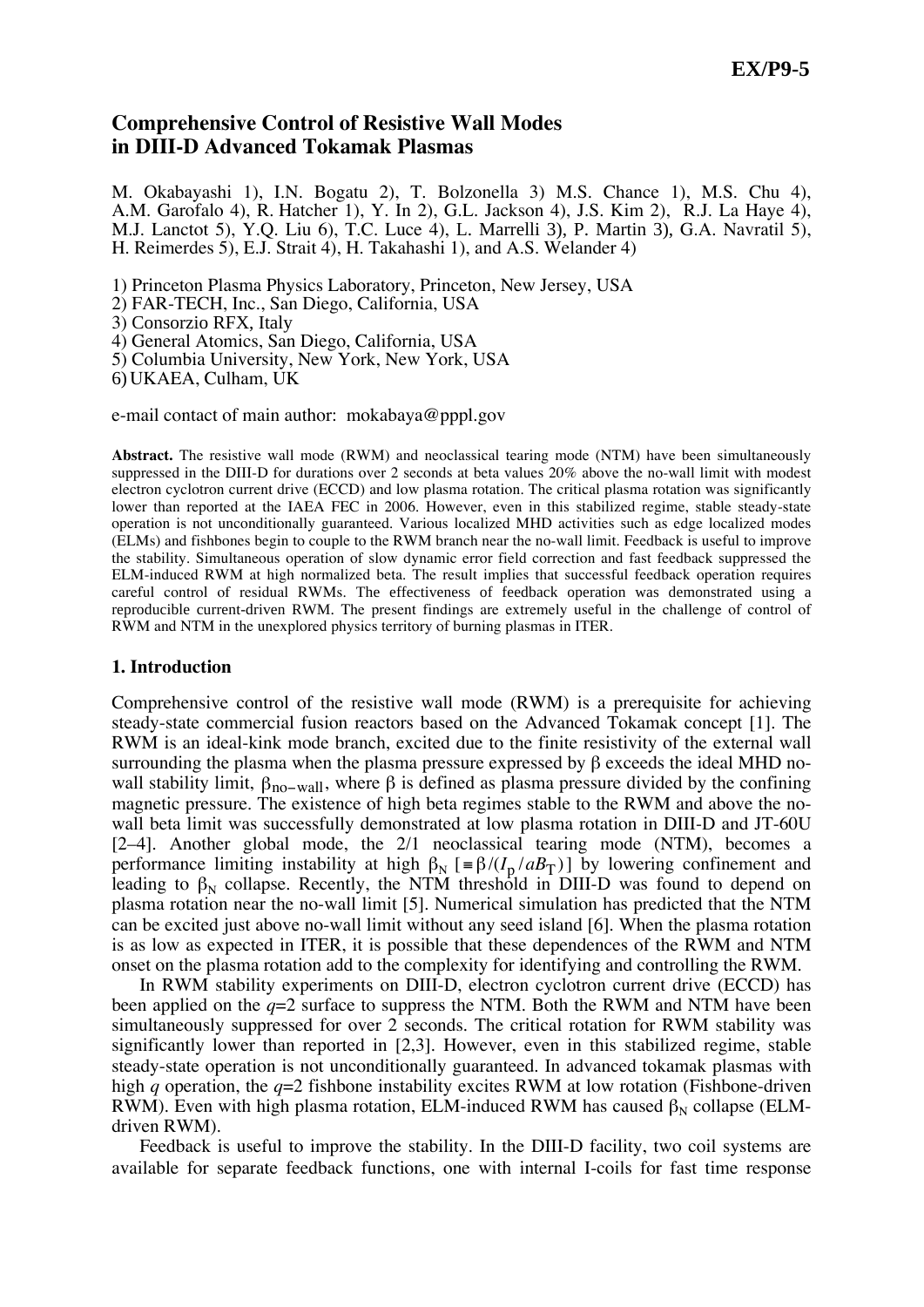$(\tau_{FB} \leq \tau_w)$  and the other with external C-coils for slow time response  $(\tau_{FB} \geq \tau_w)$ , where  $\tau_{FB}$  is the feedback time constant and  $\tau_w$  is the resistive wall time. Simultaneous operation of fast feedback and slow dynamic error field correction is a promising approach [7]. A hypothesis is proposed that the finite amplitude of a residual RWM increases the complexity of the feedback process. A possible process of forming residual RWM is the resonant field amplification of unknown error fields.

The result implies that successful feedback operations require careful control of residual RWM. The complexity of feedback operation at high  $\beta_N$  could also be caused by more fundamental issues such as mode non-rigidity under the presence of non-axisymmetric field, which was studied using the NMA code [8]. The reproducible current-driven RWM (at very low  $\beta_N$ ) was utilized to reveal details of feedback process.

### **2. RWM Stability in the NTM Suppressed Plasmas by ECCD**

Pre-emptive NTM suppression by ECCD [9] was applied to high  $\beta_N$  plasmas 20% above no-wall limit,  $\beta_{N,\text{no-wall}}$  (~2.5*l*<sub>i</sub>), which targets were used previously for low rotation high  $\beta_N$  plasma exploration [10]. The ECCD power of 2 MW, moderate compared to the 10–13 MW NBI injected power, was sufficient to successfully suppress the NTM. Figure 1 shows a typical discharge with ECCD-NTM suppression where a global mode appeared 500 ms after the ECCD was terminated. The suppression of the NTM made discharges routinely stable at low rotation. A low rotation target was developed by adjusting the combination of co- and counter-NBI power levels to produce plasma rotations as low as possible with a preset-value of  $\beta_N$ . A few discharges were terminated by modes with near zero mode frequency, when the plasma rotation became very low. The



FIG. 1. Long duration RWM/NTM free operation at high  $\beta_N$  by means of ECCD NTM suppression along with RWM control by modest plasma rotation  $\Omega$  at  $q\sim 2$  (~10–20 km/s, corresponding to  $\Omega \tau_{A}$  0.1%–0.2%, where  $\tau_A$  is Alfvenic time constant). (a)  $\beta_N$  and the estimated no-wall limit  $\beta_{\text{N.no-wall}} \approx 2.5 l_i$ , (b) the plasma rotation at  $q \sim 2$ , (c) the  $n=1$   $\delta B_n$  magnitude.

RWM grew, coincident with the ELM event, with a growth time of  $\sim$ 10 ms, the same order of magnitude as the wall time,  $\tau_w$  (ELM-driven RWM). This growth time is consistent with the growth time of RWM theory prediction and similar to the ones previously reported [10].

Most of the *n*=1 MHD activity was excited at lowest rotation several hundred milliseconds after the ECCD was turned off. These modes appeared either with a mode frequency of a few kHz or near-zero. When the mode was rotating, the mode frequency was near the plasma rotation frequency at  $q=2$ , implying that the mode is the NTM. An interesting question arises as to whether or not the non-rotating mode belongs to the NTM or RWM branch. The poloidal mode structure of the non-rotating mode was compared to that of the rotating mode (after it had locked) using a poloidal array of saddle loops, and they were found to be virtually identical, suggesting that the rotating and non-rotating modes are the same mode.

Additional information is available from the response of this mode to feedback with proportional-only gain. Figure  $2(a,b)$  shows examples of the mode growth excited with/without feedback. For both cases, the ECCD was shut off at 3000 ms. Without feedback [Fig. 2(a)], a rotating mode was excited around  $t = 3200$  ms with a growth time  $1/\gamma \sim 60$  ms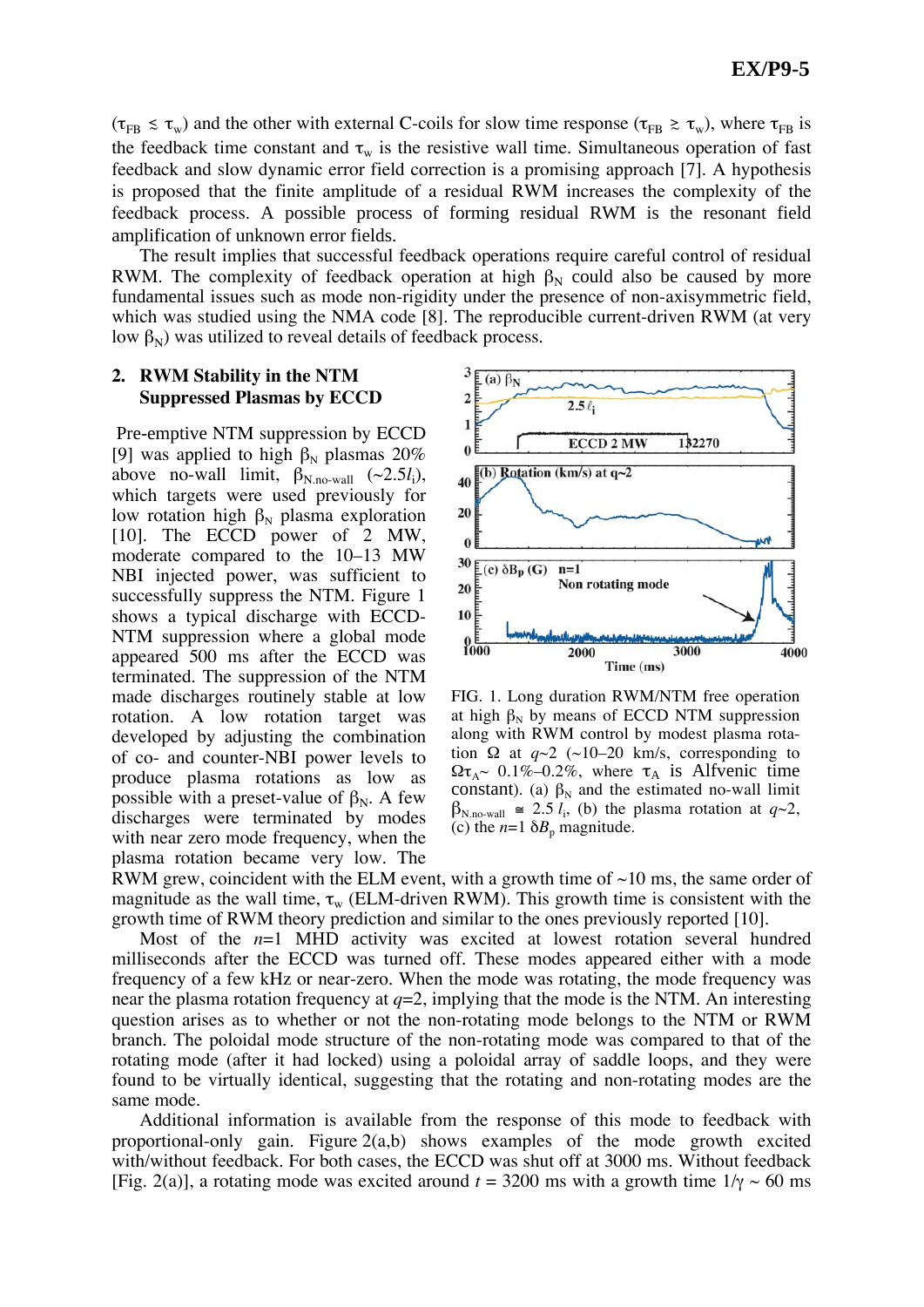and with feedback [Fig. 2(b)], the onset of non-rotating mode was around  $t = 3600$  ms with the growth time of  $\sim$ 50 ms. Dependence of the growth time on a feedback parameter, toroidal phase shift, between the observed mode and the feedback response,  $\delta \phi_{FB}$ , is shown in Fig. 2(c). The growth time does not show any preference to the feedback being on or off, the feedback phase shift, or non-rotating/rotating mode. The growth time of the non-rotating case comparable to that of the rotating mode, and considerably longer than that of the low-rotation ELM-driven RWM. These results support a hypothesis that the final collapsing global mode, as shown in Fig.1(c), is not a RWM but more likely a NTM growing in the absence of rotation.



FIG. 2. The mode amplitude along with a  $\delta B_p$  sensor signal (a) without feedback, (b) with feedback. (c) The growth time vs a feedback parameter, toroidal phase shift  $\delta \phi_{FB}$ . The growth time was averaged over the time period of  $\delta B_p$  from 5 to10 Gauss. The results marked by circles were rotating modes and the ones marked with squares were non-rotating modes. Two shots without feedback (marked with stars) are also included for comparison.

The plasma conditions achieved using NTM suppression with ECCD are summarized in Fig. 3(a) in the dependence of  $C_\beta$  [=( $\beta$  – $\beta_{\text{no-wall}}$ )/( $\beta_{\text{ideal-wall}}$ – $\beta_{\text{no-wall}}$ )] on plasma rotation at  $q\sim$ 2. With the appearance of the rotating mode, the critical rotation was similar to the results reported at the IAEA FEC in 2006. When the mode was excited as a non-rotating mode, the critical rotation at  $q=2$  was lower and the flatness of the rotation profile at mode onset was

significantly different from the one previously reported except very near the edge [Fig. 3(b)]. These results imply the possible existence of RWM suppression mechanisms even when the plasma rotation is totally absent as proposed in [11]. Another possibility is that the edge electric field, which remains similar in these experiments, can be a determining factor of the RWM onset. Since most of the nonrotating modes were excited with feedback applied, it is possible that the feedback had some impact on the final stage toward zero rotation. However, as shown in Fig. 2(c), there was not much definitive dependence of the growth time on the feedback



FIG. 3. Achieved  $C_{\beta}$  vs plasma rotation at  $q=2$  surface. With ECCD NTM suppression, critical rotation at the *q*=2 surface was near zero. The data were with a rotating mode (circles) and non-rotating mode (squares). Shots without feedback (stars) include several from 2006 for comparison. (b) The rotation profile (#132270) was considerably lesspeaked compared with the one (#125709) reported in IAEA 2006.

parameters or the presence/absence of feedback.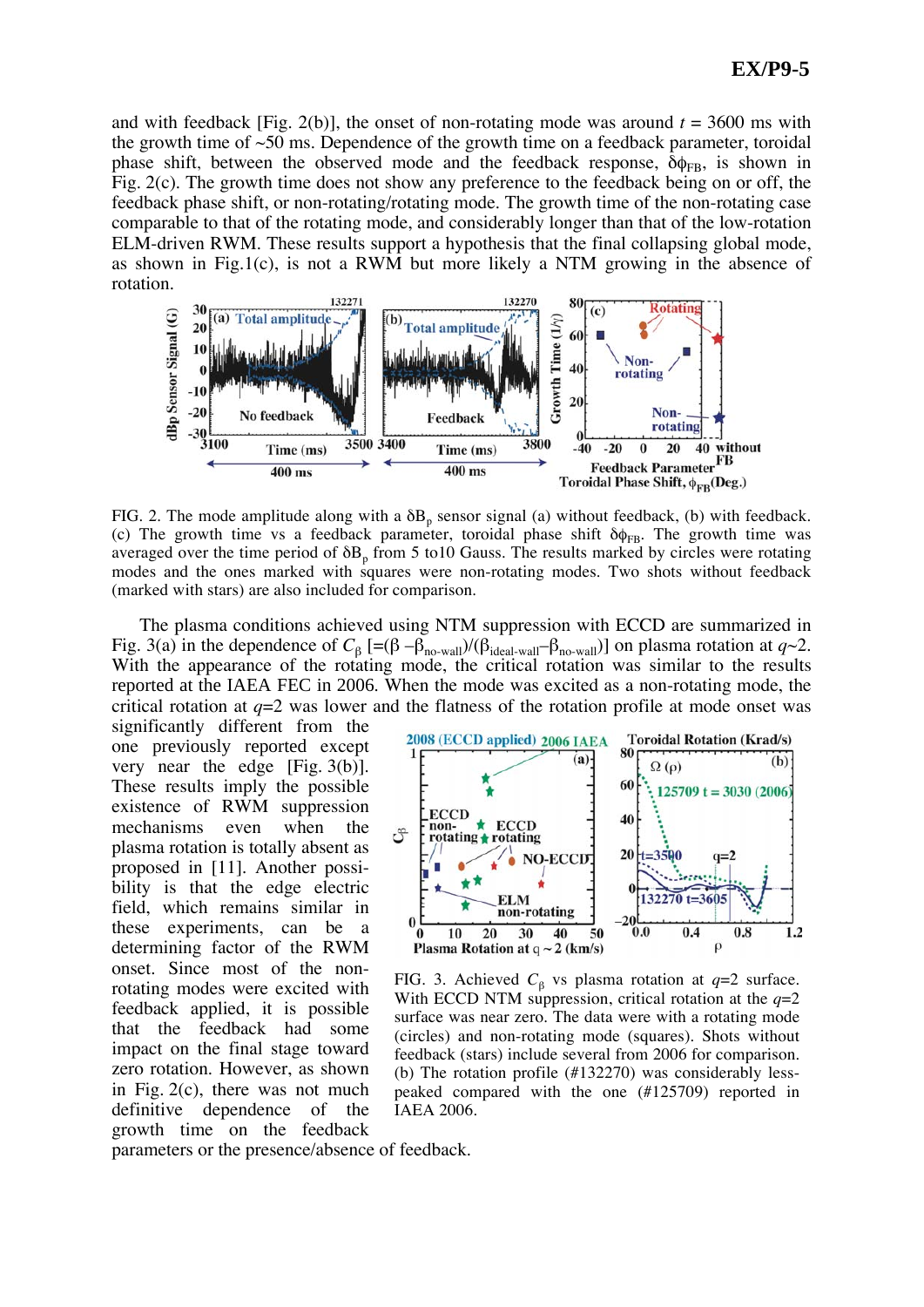### **3. MHD-driven RWM Stability and Feedback**

Various MHD events occur in high  $\beta_N$  discharges, producing a wide range of toroidal and poloidal magnetic field patterns. When the RWM stability condition becomes marginal at high beta and low rotation, these fields can interact directly or indirectly with the RWM mode pattern, leading to a rapid, forced excitation of RWM on the time scale of the driving MHD event (MHD-driven RWM). Quite often, the MHD-driven RWM amplitude can be significant, however, the mode itself can remain in marginally-stable regime. On the other hand, this MHD-driven RWM decays very slowly over tens of milliseconds, potentially leading to  $\beta_N$  collapse. Feedback is useful to reduce the mode amplitude before any serious impact takes place.

## **3.1.** *q***=2-Fishbone-induced RWM Stability and Feedback**

In the time evolution of the advanced tokamak target, the discharge trajectory passes through regimes vulnerable to various MHD global modes. The  $m=2/n=1$  *q*=2-fishbone RWM is one of them when  $q_{\text{min}}$  is ~2. The fishbone at low plasma rotation is quite different from the traditional fishbone of high rotation plasmas. As shown in Fig. 4, when the plasma rotation was kept high enough (e.g., #132270 at *t* ~ 1500 ms) the fishbone bursting period caused little impact on the discharge time evolution (time traces of plasma parameters of #132270 in Fig. 1). When the plasma rotation became lower (at  $t \sim 1900$  ms of #131129), the fishbone frequency was reduced, leading to several tens of Gauss RWM onset and  $\beta_N$  collapse at  $t \sim 2000$  ms. Before the RWM onset took place, the time-integrated Mirnov signal,  $\delta B_p$ , was strongly distorted [Fig. 4(e)]. The ECE  $\delta T_e$  ( $\rho \sim 0.5$ ), detected at the same toroidal angle as where the Mirnov loop is located, showed a sharp drop at the time corresponding to the integrated Mirnov signal distortion [Fig. 4(f)]. The source of the distortion observed extern-



FIG. 4. (a) MHD spectrum of *q*=2 fishbone-like activity with high  $(\text{\#132270})$  and low  $(\text{\#131129})$ rotation. (b) the amplitude, (c) the rotation of plasma at  $q \sim 2$ . The detail of RWM onset (#131129) was shown in (d) the mode amplitude, (e) the Mirnov signal, (f) the ECE signal at  $\rho \sim 0.5$ . Sharp distortion of signal  $\delta T_e$  (dotted lines)

ally is related to the internal structure located around  $\rho \sim 0.5$ , which suggests a "snake-like" magnetic island [12].

This snake-like magnetic island is a possibility to enhance the interaction of the (internal kink driven) fishbone and the marginally-stable external kink, exciting the RWM. Another possibility is that the  $q=2$  area is covered by both the  $q=2$  fishbone and external kink, allowing these mode structures to couple when the rotation of fishbone approaches zero. An interesting result is seen with the application of feedback. Without feedback [Fig. 5(a)], a nearly stationary mode with amplitude  $\sim$ 30 Gauss remains after the last cycle of the  $q=2$ fishbone. When the feedback was applied [Fig. 5(b)], a large portion of the mode, dc-like slow *n*=1 component, was suppressed. However, some rotating mode of less than 1 kHz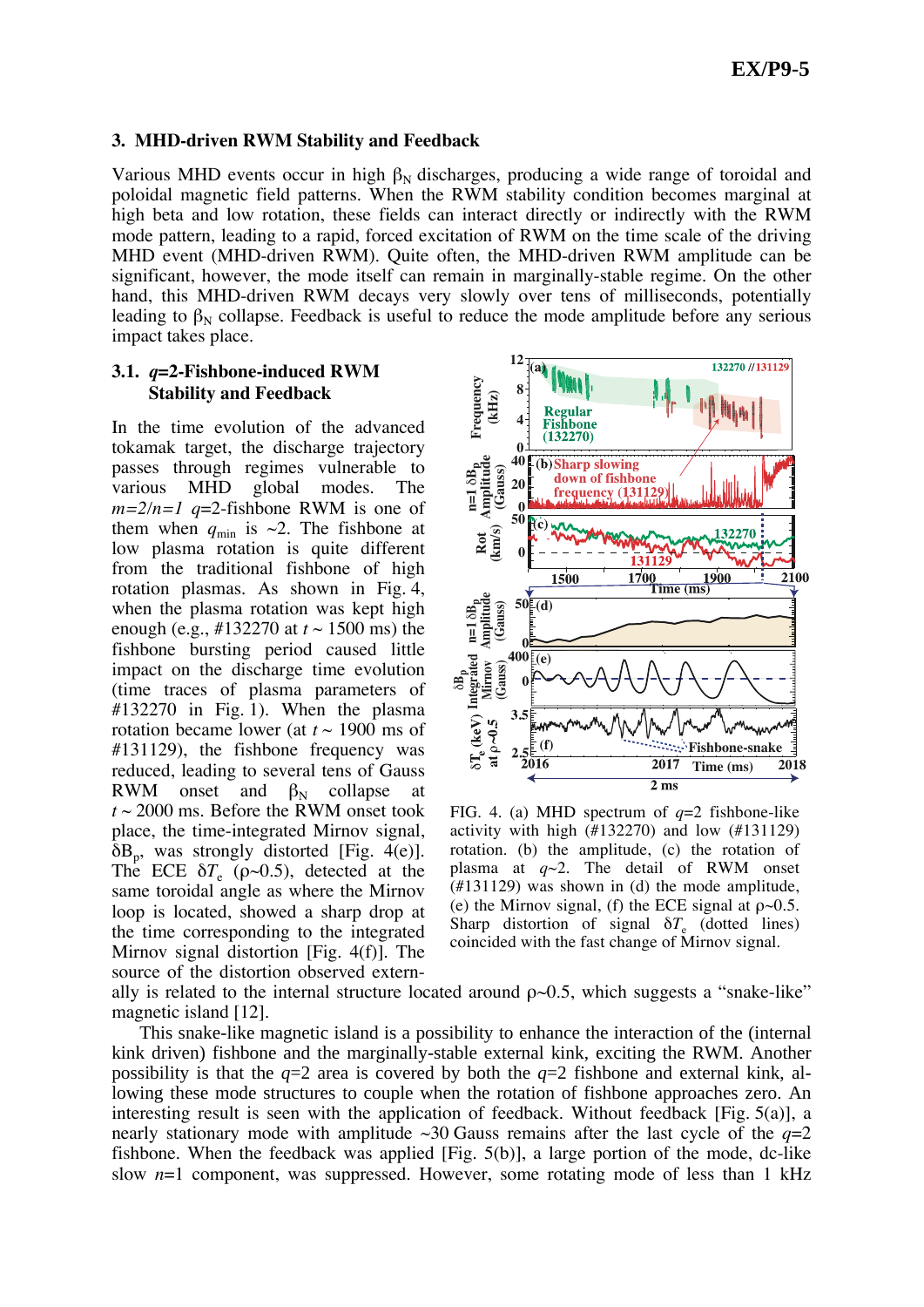persisted along with the snake-like distortion seen on the ECE  $\delta T_e$ , indicating that the slow component is a remnant of the internal kink. This slow mode interfered with the feedback process, which gradually requested inordinately-high coil currents.



FIG. 5.  $n=1$  fishbone-driven RWM: (left column) without and (right column) with feedback. Application of simple feedback with proportional-gain-only reduced the slow component of  $q=2$ fishbone-driven RWM. (a)  $\delta B_p$  sensor signal, (b)  $\delta T_e$  at  $\rho \sim 0.5$  (toroidal angle = 60°), (c) Mirnov signal (toroidal angle  $= 67^{\circ}$ ).

#### **3.2. ELM-induced RWM in High Rotation Plasmas: Stability and Feedback**

As reported previously [13], in the high plasma rotation regime the RWMs driven by type-I ELMs are modest with magnitude of 3–10 Gauss and decay times comparable to the resistive wall time scale. Simple feedback operation with proportional-gain-only reduced the RWM amplitude within a fraction of the wall time  $(\sim 1 \text{ ms})$ . The reduction of RWM amplitude led to a reduction of the edge ion temperature disturbances (Fig. 6 shows the case of  $\beta_N$  20% above the no-wall limit). Without feedback, the ion temperature fluctuated with  $\Delta T_i \sim 0.5{\text -}1.0 \text{ keV}$ near the edge of the plasma due to 15–20 Hz ELM events, which excited ELM-driven RWMs of 3–5 Gauss. When the feedback was applied,  $\Delta T_i$  at the top of the H-mode pedestal was reduced to  $\sim 0.2$  keV as a consequence of the mode amplitude reduction to  $\sim 1$  Gauss level.



FIG. 6. The edge ion temperature disturbances with/without feedback in a discharge with  $\beta_N$  20% above the no-wall limit. The statistical variation is shown by overlaying 40 profiles over a time interval of 80 ms.

Too-frequent ELM events can cause difficulty for the feedback. The left column of Fig. 7 shows inefficient feedback when feedback with I-coil-only was applied to a high  $\beta_N$  plasma 20% above the no-wall limit ( $\beta_{N,no-wall}$  estimated  $\sim 4l_i$ ). At each ELM event, the feedback, using I-coil currents, tried to reduce the mode amplitude and was successful in holding the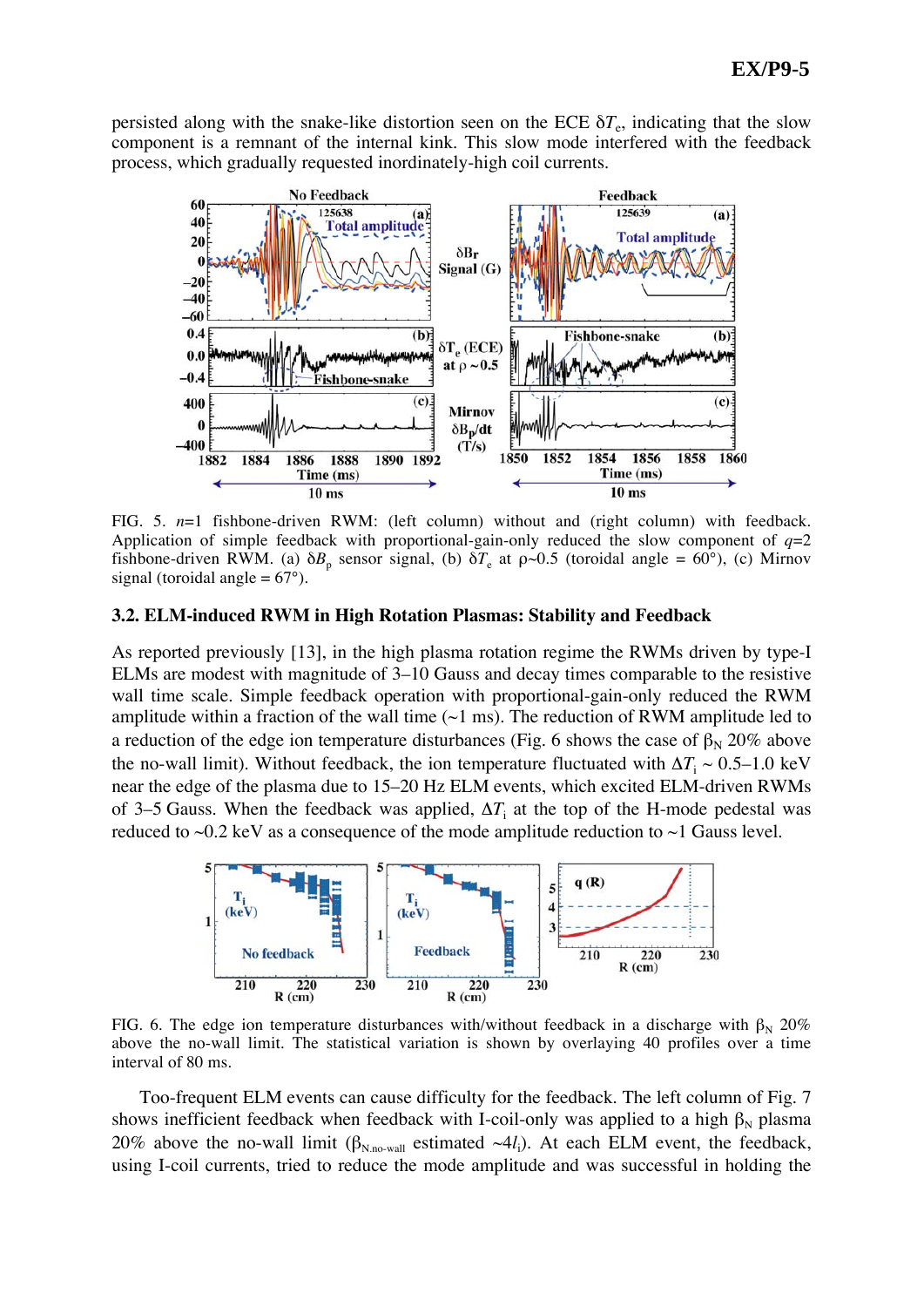amplitude down to  $\sim$ 2–3 Gauss level with modest current ( $\sim$  a few hundred Amperes) up to  $t \sim 1550$  ms. The requested coil current gradually increased while still sustaining the mode amplitude to a proportionally lower level. However, finally the mode amplitude reached more than 5 Gauss with 1 kA level of coil current, leading to nonlinear stage. A possible process was that this residual RWM grew due to the time-evolving plasma response to a small uncorrected error field. The static error field itself should remain constant on this time scale,  $\sim$ 300 ms, however, the RWM response to the error field could evolve in time. The slow component of I-coil current can be interpreted as the currents needed for suppressing the slowly-time-evolving mode response due to uncorrected error field.



FIG. 7. Frequent ELMs resulted in leading to  $\beta_N$  collapse. (a) Feedback with I-coil-only suppressed the RWM for a few ELMs, however, there was a gradual increase of mode amplitude, which required inefficiently high feedback current. (b) Simultaneous operation with I-coil (fast feedback) and C-coils (slow feedback) reduced the accumulation of RWM amplitude. (a) Plasma rotation at  $q\sim 2$ , (b)  $\delta B_p$ sensor signals (c) I-coil currents, (d) C-coil currents, and (e)  $D_{\alpha}$  (au).

A recipe for better control is to separate the feedback process into two functions: one using internal I-coils for fast ELM-driven RWM control and the other using external C-coils for the slow control of the time-evolving plasma response to the growing residual RWM between ELMs. As shown in the right column of Fig. 7, the two coil set arrangement led to better control. The slow increase of feedback coil currents by C-coil replaced the slow rise in I-coil current. When energizing two feedback systems simultaneously, the I-coil dominantly responded to the ELM events with fast time scale. The difference in the two cases is whether the ELM event took place at finite amplitude of slowly-increasing residual RWM or not.

One possible hypothesis is that the formation process of the ELM-driven RWM is affected by the finite amplitude of the residual RWM at the time of ELM events and interferes with the feedback process. Support for this hypothesis was obtained by simulating ELMs with series of  $n=1$  pulses. The use of  $n=1$  pulses is advantageous since the impact is reproducible. The adequacy of simulating ELM with *n*=1 pulses was confirmed by comparing the decay rates of ELM-driven RWM and the  $n=1$  amplitude excited by  $n=1$ pulses with/without feedback. The response to the applied  $n=1$  pulses was clearly observable [Fig. 8(b,c)], while the amplitude of residual RWM [green shading, Fig. 8(b)] gradually increased. The amplitude and phase of the  $n=1$  plasma response depend on whether the residual RWM exists before the pulse or not as summarized in Fig. 8(d). In particular, the phase shows strong dependence on the residual RWM amplitude. The variation of the *n*=1 plasma response against the residual RWM is consistent with the hypothesis discussed above.

#### **3.3. Current-driven RWM and Feedback**

A challenging issue of exploring RWM stabilization in high  $\beta_N$  plasmas is the nonreproducibility of mode excitation since the high beta RWMs are excited near the operational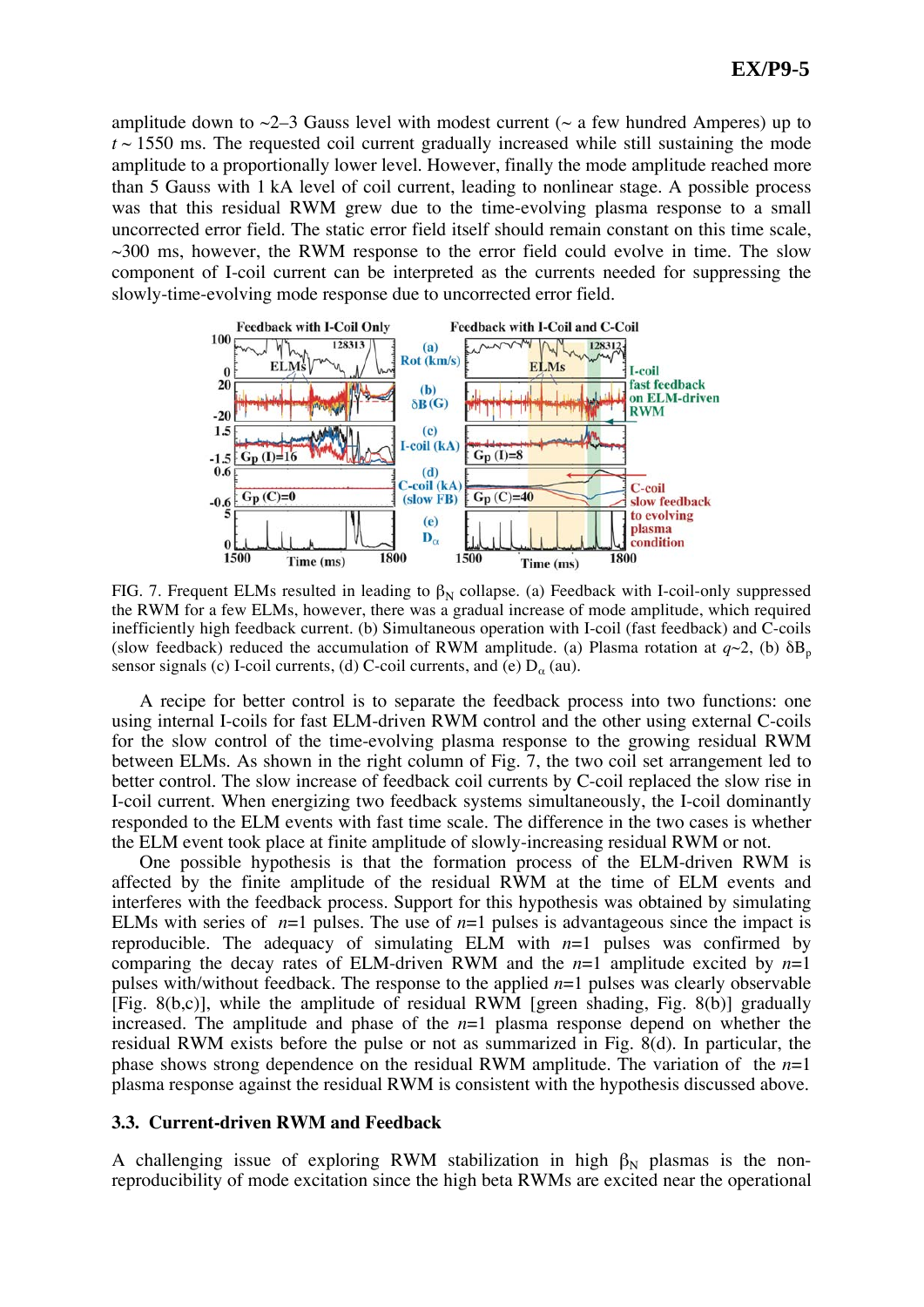maximum  $\beta_N$ . Reproducible current driven-RWM at very low beta was extremely useful to investigate the feedback logic. The mode chosen was the current-driven RWM excited at  $q_{95}$ ~4 by a strong plasma current ramp, whose helical mode structure is fundamentally same as that with the pressure-driven RWM in AT plasmas.



FIG. 8. The  $n=1$  pulses (20 ms pulse width) at every 100 ms were used to simulate ELMs. The  $\delta B_p$ signal shows the gradual increase of residual RWM (green shading) in addition to the response to pulses. (a) The coil currents, (b)  $\delta B_p$  amplitude, (c) toroidal phase angle  $\phi$ , (d) plasma response amplitude and (e) toroidal phase vs the residual RWM level before the pulse applied.

Figure 9 shows the feedback performance, where the mode amplitude at the  $q_{95}$ ~4 was used as a measure of the mode growth. The increase of proportional gain reduced the mode amplitude to  $\sim$ 2 Gauss level and converted a rotational mode to a non-rotational  $\omega$ -0 mode. The addition of derivative gain was effective to suppress the mode amplitude. The optimized toroidal phase shift of feedback,  $\delta \phi_{FB}$ , was non-zero (shifted 20–30 degrees in the plasma current direction). Based on the mode response to the derivative gain and the phase shift, it is believed that the RWM feedback functioned as a direct feedback rather than dynamic error field correction against the static error field.

#### **3.4. Mode Non-rigidity**

The feedback functioned as expected in very low  $\beta_N$ current-drive RWM, but in high  $\beta_N$ , the operation was found more difficult as discussed in Sec. 3.2. The complexity of feedback operation at high  $\beta_N$  could be related to more fundamental issues such as mode non-rigidity under the presence of non-axisymmetric field. The mode structure be-



Fig. 9. Feedback performance on the current-driven RWM. (a) mode amplitude at  $q_{95}=4$  vs proportional gain  $G_p$  with and without derivative gain  $G_d$ , (b) mode amplitude vs toroidal phase shift.

havior has been studied using the NMA stability code [8], which predicted that feedback can excite a multitude of stable RWMs that couple to the original unstable RWM. This multiple mode involvement can cause a deformation of the mode structure, including the patterns of eddy currents on both the resistive wall and the plasma during the feedback process. The nonrigidity is substantial when the plasma beta is high and the feedback coils are not well matched to the mode structure  $[Fig. 10(a,b)]$ . The effect of non-rigidity is minimized by